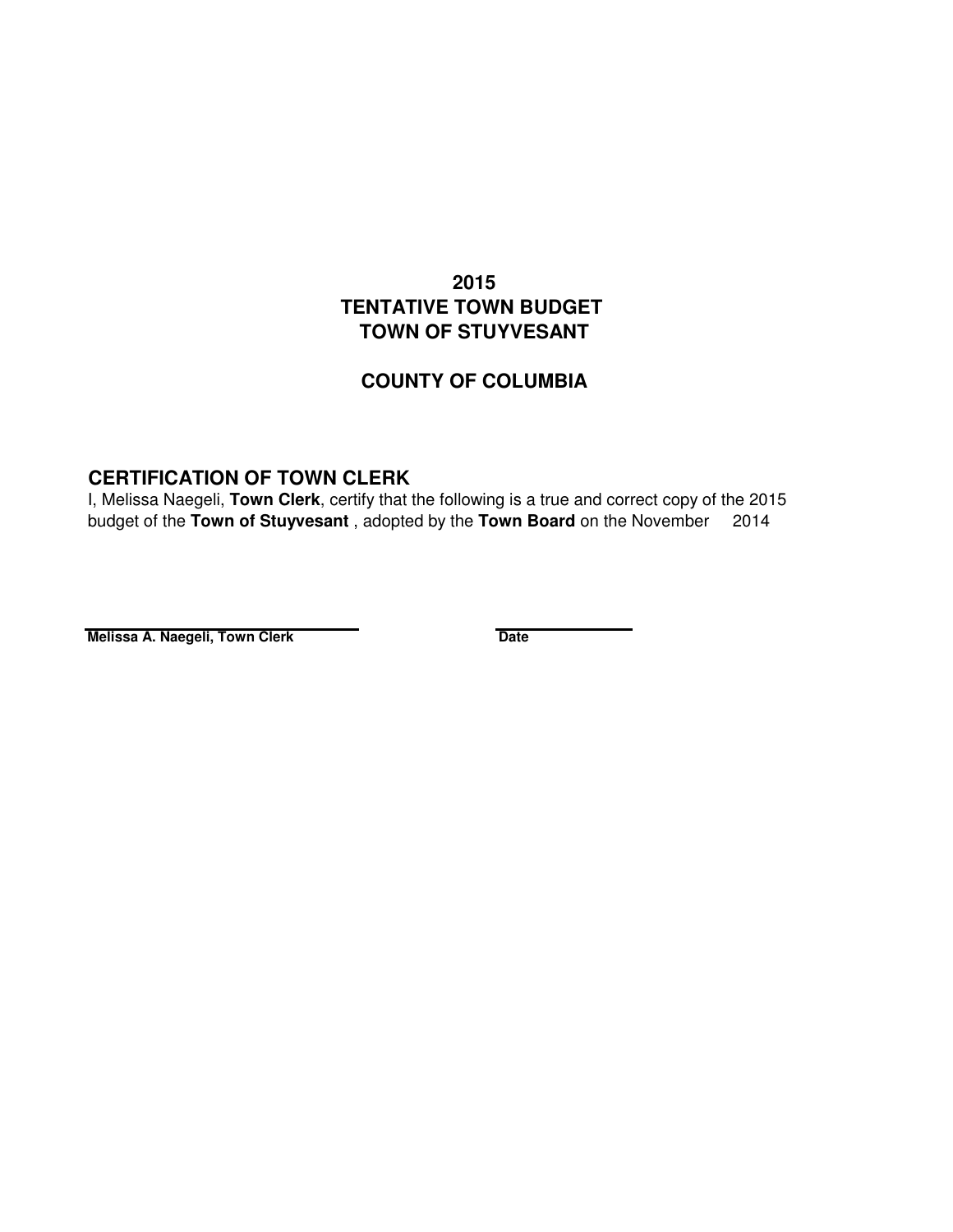|    | <b>TOWN OF STUYVESANT</b> |                       |                 |                                            |                           |            |
|----|---------------------------|-----------------------|-----------------|--------------------------------------------|---------------------------|------------|
|    |                           |                       |                 |                                            |                           |            |
|    |                           |                       | <b>REVENUES</b> | <b>APPROPRIATED</b><br><b>FUND BALANCE</b> | 2015<br><b>TAXES</b>      | 2014       |
|    |                           | <b>Appropriations</b> |                 |                                            |                           |            |
| A  | <b>GENERAL</b>            | 456,627.00            | \$ 254,725.00   | 40,000.00                                  | 161,902.00                | 151,924.00 |
|    |                           |                       |                 |                                            |                           |            |
| DA | <b>HIGHWAY</b>            | 412,750.00            | 145,125.00      | 30,000.00                                  | 237,625.00                | 244,698.00 |
|    | <b>TOTAL TOWN</b>         | 869,377.00<br>\$      | \$399,850.00    | 70,000.00<br>\$                            | 399,527.00                | 396,622.00 |
|    | <b>LIGHTING DISTRICTS</b> |                       |                 |                                            |                           |            |
|    | <b>STUYVESANT</b>         | 9,000.00              |                 | 1,000.00                                   | 8,000.00                  |            |
|    | <b>STUYVESANT FALLS</b>   | 9,200.00              |                 | 500.00                                     | 8,700.00                  |            |
|    | <b>FIRE DISTRICTS</b>     |                       |                 |                                            |                           |            |
|    | <b>STUYVESANT</b>         |                       |                 |                                            | 144,496.00                | 144,402.00 |
|    | <b>STUYVESANT FALLS</b>   |                       |                 |                                            | 63,267.00                 | 62,480.00  |
|    | <b>LIBRARY DISTRICTS</b>  |                       |                 |                                            |                           |            |
|    | <b>LIBRARY</b>            | 25,500.00             |                 |                                            | 26,265.00                 | 25,500.00  |
|    |                           |                       |                 |                                            | voter approval<br>pending |            |
|    |                           |                       |                 |                                            |                           |            |
|    |                           |                       |                 |                                            |                           |            |
|    |                           |                       |                 |                                            |                           |            |
|    |                           |                       |                 |                                            |                           |            |
|    | <b>GRAND TOTAL</b>        | \$913,077.00          | \$399,850.00    | 71,500.00<br>\$                            | \$650,255.00              |            |
|    |                           |                       |                 |                                            |                           |            |
|    |                           |                       |                 |                                            |                           |            |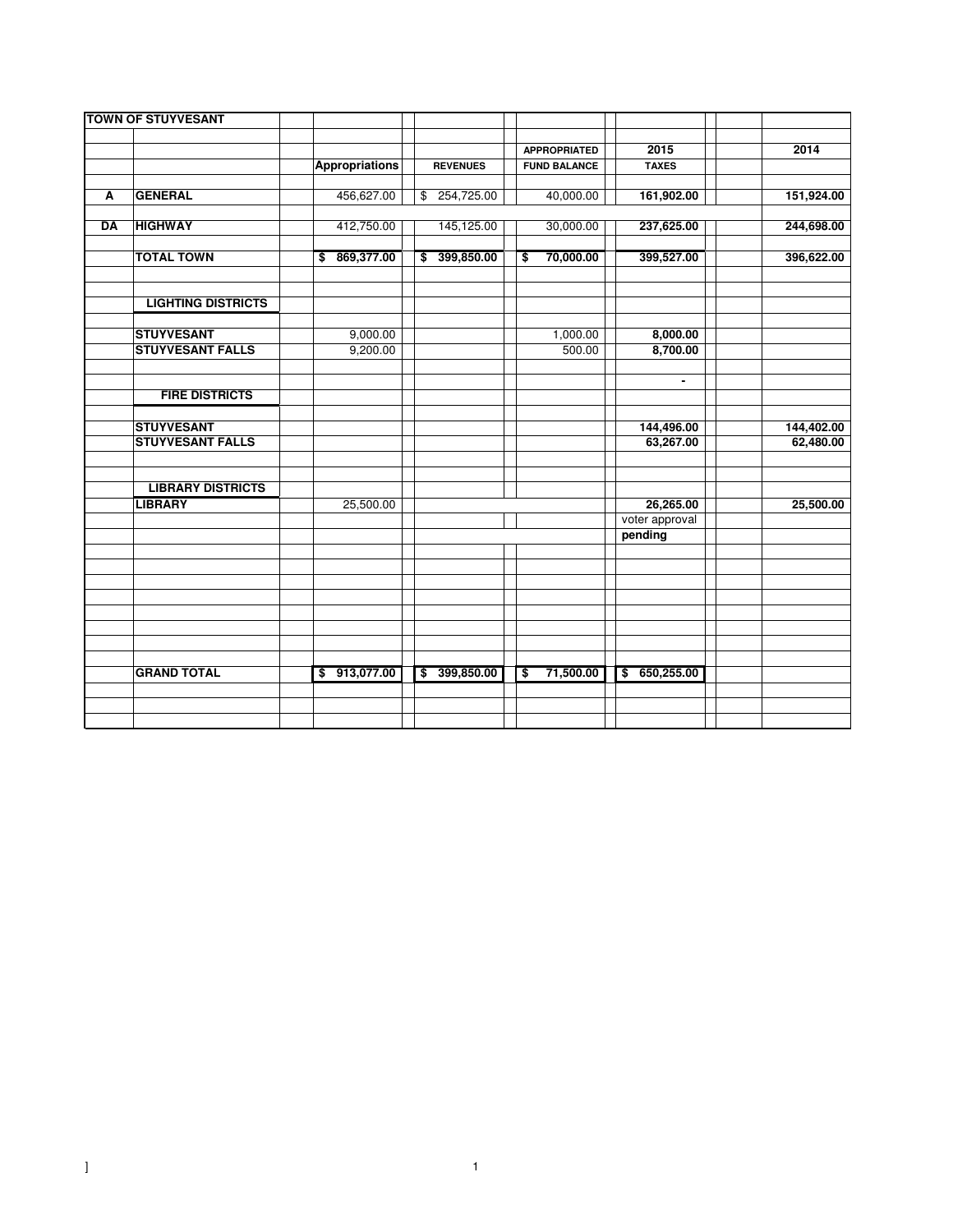| <b>TOWN OF STUYVESANT</b>    |         |                      |                | <b>GENERAL FUND APPROPRIATIONS</b> |                    |                              |
|------------------------------|---------|----------------------|----------------|------------------------------------|--------------------|------------------------------|
|                              |         |                      | <b>AMENDED</b> | <b>TENTATIVE</b>                   | <b>PRELIMINARY</b> | <b>ADOPTED</b>               |
| <b>GENERAL GOV'T SUPPORT</b> |         | <b>ACTUAL</b>        | <b>BUDGET</b>  | <b>BUDGET</b>                      | <b>BUDGET</b>      | <b>BUDGET</b>                |
|                              |         | 2013                 | 2014           | 2015                               | 2015               | 2015                         |
|                              |         |                      |                |                                    |                    |                              |
| <b>TOWN BOARD</b>            |         |                      |                |                                    |                    |                              |
| <b>Personal Service</b>      | A1010.1 | 11,737.00            | 11,980.00      | 11,980.00                          | 11,980.00          |                              |
| Contractual                  | A1010.4 | 44.00                | 1,000.00       | 1,000.00                           | 1,000.00           |                              |
|                              |         |                      |                |                                    |                    |                              |
| <b>TOTAL</b>                 |         | 11,781.00            | 12,980.00      | 12,980.00                          | 12,980.00          | $\blacksquare$               |
|                              |         |                      |                |                                    |                    |                              |
| <b>TOWN JUSTICE</b>          |         |                      |                |                                    |                    |                              |
| <b>Personal Service</b>      | A1110.1 | 16,480.00            | 16,810.00      | 16,810.00                          | 16,810.00          |                              |
| Personal Service - Clerk     | A1110.1 | 4,378.00             | 4,466.00       | 4,466.00                           | 4,466.00           |                              |
| Contractual                  | A1110.4 | 7,402.00             | 6,533.00       | 6,404.00                           | 6,404.00           |                              |
|                              |         |                      |                |                                    |                    |                              |
| <b>TOTAL</b>                 |         | 28,260.00            | 27,809.00      | 27,680.00                          | 27,680.00          |                              |
| <b>SUPERVISOR</b>            |         |                      |                |                                    |                    |                              |
|                              | A1220.1 |                      | 7,535.00       |                                    | 7,535.00           |                              |
| <b>Personal Service</b>      |         | 7,388.00<br>1,695.00 |                | 7,535.00                           |                    |                              |
| Contractual                  | A1220.4 |                      | 1,000.00       | 1,500.00                           | 1,500.00           |                              |
| <b>TOTAL</b>                 |         | 9,083.00             | 8,535.00       | 9,035.00                           | 9,035.00           | $\qquad \qquad \blacksquare$ |
|                              |         |                      |                |                                    |                    |                              |
| <b>BOOKKEEPER</b>            |         |                      |                |                                    |                    |                              |
| <b>Personal Service</b>      | A1320.4 | 10,794.00            | 11,000.00      | 11,000.00                          | 11,000.00          |                              |
|                              |         |                      | $\omega$       |                                    |                    |                              |
| <b>ASSESSORS</b>             |         |                      |                |                                    |                    |                              |
| <b>Personal Service</b>      | A1355.1 | 16,524.00            | 16,855.00      | 16,855.00                          | 16,855.00          |                              |
| <b>Personal Service</b>      | A1355.1 | 3,000.00             | 3,060.00       | 3,060.00                           | 3,060.00           |                              |
| Contractual                  | A1355.4 | 3,778.00             | 2,500.00       | 3,500.00                           | 3,500.00           |                              |
|                              |         |                      |                |                                    |                    |                              |
| <b>TOTAL</b>                 |         | 23,302.00            | 22,415.00      | 23,415.00                          | 23,415.00          | $\overline{\phantom{a}}$     |
|                              |         |                      |                |                                    |                    |                              |
| <b>TOWN CLERK-COLLECTOR</b>  |         |                      |                |                                    |                    |                              |
| <b>Personal Service</b>      | A1410.1 | 22,729.00            | 23,183.00      | 23,183.00                          | 23,183.00          |                              |
| Contractual                  | A1410.4 | 5,882.00             | 8,300.00       | 8,500.00                           | 8,500.00           |                              |
|                              |         |                      |                |                                    |                    |                              |
| <b>TOTAL</b>                 |         | 28,611.00            | 31,483.00      | 31,683.00                          | 31,683.00          | $\blacksquare$               |
|                              |         |                      |                |                                    |                    |                              |
|                              |         |                      |                |                                    |                    |                              |
|                              |         |                      |                |                                    |                    |                              |
|                              |         |                      |                |                                    |                    |                              |
|                              |         |                      |                |                                    |                    |                              |
|                              |         |                      |                |                                    |                    |                              |
|                              |         |                      |                |                                    |                    |                              |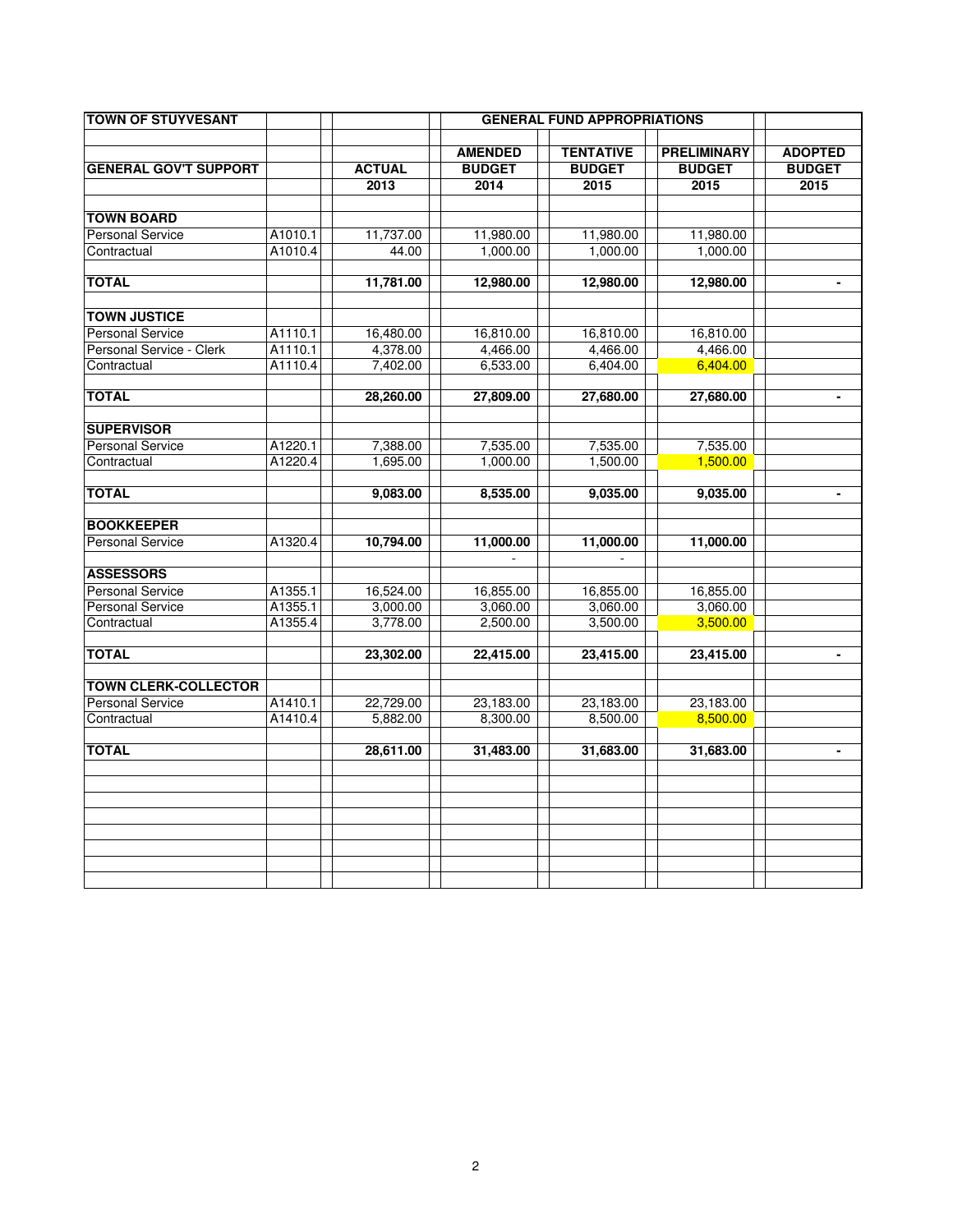| <b>TOWN OF STUYVESANT</b>             |         |                  |    |                | <b>GENERAL FUND APPROPRIATIONS</b> |                    |                                    |
|---------------------------------------|---------|------------------|----|----------------|------------------------------------|--------------------|------------------------------------|
|                                       |         |                  |    | <b>AMENDED</b> | <b>TENTATIVE</b>                   | <b>PRELIMINARY</b> | <b>ADOPTED</b>                     |
| <b>GENERAL GOVT SUPPORT</b>           |         | <b>ACTUAL</b>    |    | <b>BUDGET</b>  | <b>BUDGET</b>                      | <b>BUDGET</b>      | <b>BUDGET</b>                      |
|                                       |         | 2013             |    | 2014           | 2015                               | 2015               | 2015                               |
| <b>ATTORNEY</b>                       | A1420.4 | 14,006.00        |    | 28,000.00      | 28,000.00                          | 26,000.00          |                                    |
| <b>ENGINEER</b>                       | A1440.4 | 750.00           |    | 3,000.00       | 3,000.00                           | 3,000.00           |                                    |
| <b>BUILDINGS</b>                      |         |                  |    |                |                                    |                    |                                    |
| <b>Personal Service</b>               | A1620.1 | 3,887.00         |    | 5,000.00       | 5,000.00                           | 5,000.00           |                                    |
| Contractual                           | A1620.4 | 13,425.00        |    | 20,000.00      | 18,000.00                          | 24,000.00          |                                    |
| <b>TOTAL</b>                          |         | 17,312.00        |    | 25,000.00      | 23,000.00                          | 29,000.00          | $\qquad \qquad \blacksquare$       |
| <b>SPECIAL ITEMS</b>                  |         |                  |    |                |                                    |                    |                                    |
| Unallocated Ins                       | A1910.1 | 18,665.00        |    | 20,000.00      | 20,000.00                          | 20,000.00          |                                    |
| <b>Municipal Dues</b>                 | A1920.2 | 600.00           |    | 800.00         | 850.00                             | 850.00             |                                    |
| Contingent                            | A1990.4 |                  |    | 4,070.00       | 7,500.00                           | 7,500.00           |                                    |
| <b>TOTAL</b>                          |         | 19,265.00        |    | 24,870.00      | 28,350.00                          | 28,350.00          |                                    |
| <b>TOTAL GENERAL GOVT</b>             |         | \$<br>163,164.00 | \$ | 195,092.00     | 198,143.00<br>\$                   | \$<br>202,143.00   | \$                                 |
| <b>PUBLIC SAFETY</b>                  |         |                  |    |                |                                    |                    |                                    |
|                                       |         |                  |    |                |                                    |                    |                                    |
| <b>TRAFFIC CONTROL</b><br>Contractual | A3010.4 | 100.00           |    | 1,200.00       | 1,200.00                           | 1,200.00           |                                    |
|                                       |         |                  |    |                |                                    |                    |                                    |
| <b>ANIMAL CONTROL</b>                 |         |                  |    |                |                                    |                    |                                    |
| <b>Personal Service</b>               | A3510.1 | 3,500.00         |    | 3,500.00       | 3,500.00                           | 3,500.00           |                                    |
| Contractual                           | A3510.4 | 355.00           |    | 1,000.00       | 3,000.00                           | 3,000.00           |                                    |
| <b>TOTAL</b>                          |         | 3,855.00         |    | 4,500.00       | 6,500.00                           | 6,500.00           | $\blacksquare$                     |
| <b>CODE ENFORCEMENT</b>               |         |                  |    |                |                                    |                    |                                    |
| <b>Personal Service</b>               | A3620.1 | 13,325.00        |    | 21,990.00      | 21,990.00                          | 21,990.00          |                                    |
| Contractual                           | A3620.4 | 790.00           |    | 1,000.00       | 1,500.00                           | 1,500.00           |                                    |
| <b>TOTAL</b>                          |         | 14,115.00        |    | 22,990.00      | 23,490.00                          | 23,490.00          | $\blacksquare$                     |
| <b>TOTAL PUBLIC SAFETY</b>            |         | \$<br>18,070.00  | \$ | 28,690.00      | \$<br>31,190.00                    | \$<br>31,190.00    | \$<br>$\qquad \qquad \blacksquare$ |
|                                       |         |                  |    |                |                                    |                    |                                    |
|                                       |         |                  |    |                |                                    |                    |                                    |
|                                       |         |                  |    |                |                                    |                    |                                    |
|                                       |         |                  |    |                |                                    |                    |                                    |
|                                       |         |                  |    |                |                                    |                    |                                    |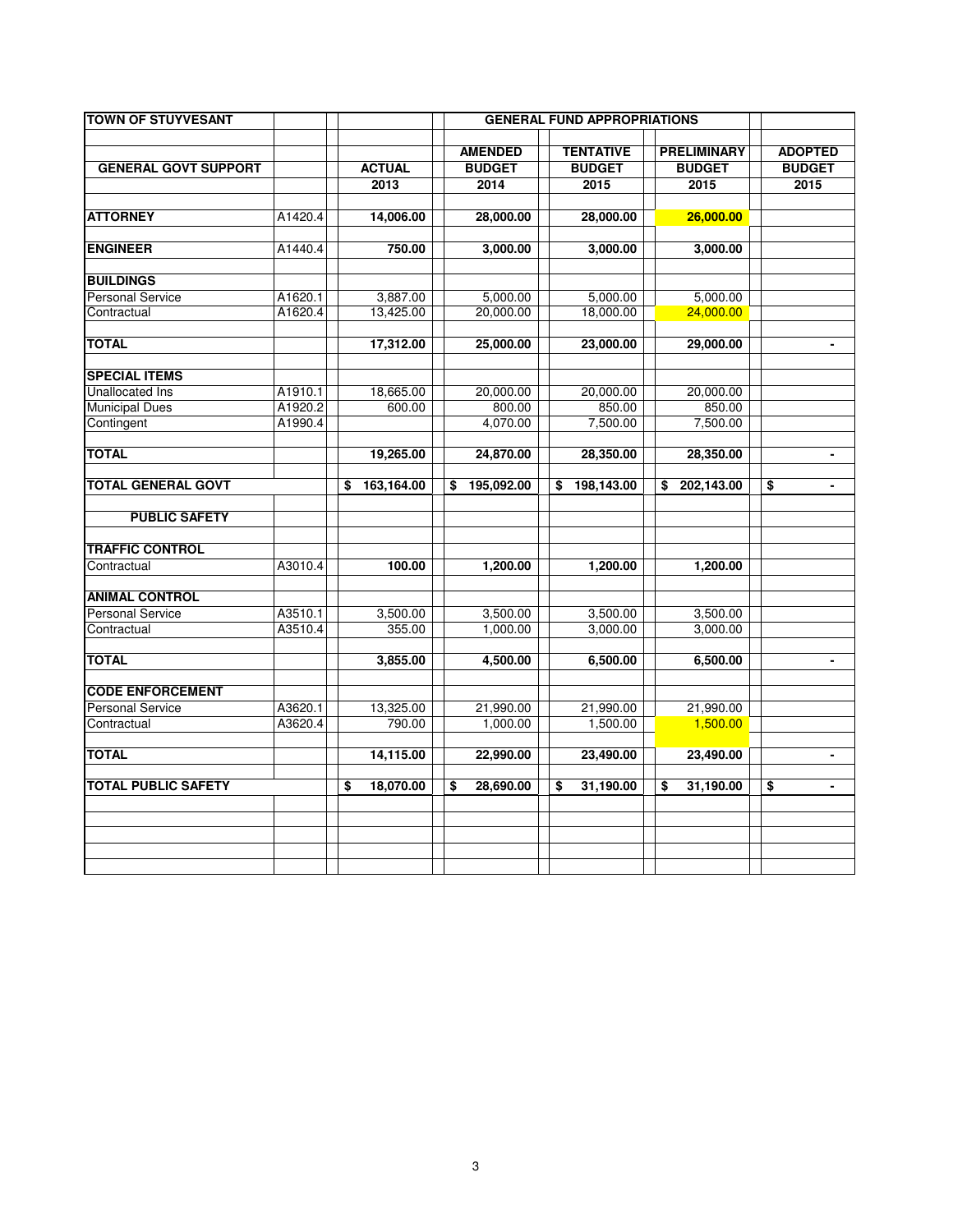| <b>TOWN OF STUYVESANT</b>                              |         |                 |                 |                  |                                      |                    |                                    |
|--------------------------------------------------------|---------|-----------------|-----------------|------------------|--------------------------------------|--------------------|------------------------------------|
|                                                        |         |                 | <b>AMENDED</b>  | <b>TENTATIVE</b> |                                      | <b>PRELIMINARY</b> | <b>ADOPTED</b>                     |
|                                                        |         | <b>ACTUAL</b>   | <b>BUDGET</b>   | <b>BUDGET</b>    |                                      | <b>BUDGET</b>      | <b>BUDGET</b>                      |
|                                                        |         | 2013            | 2014            | 2015             |                                      | 2015               | 2015                               |
|                                                        |         |                 |                 |                  |                                      |                    |                                    |
| <b>TRANSPORTATION</b>                                  |         |                 |                 |                  |                                      |                    |                                    |
| <b>HIGHWAY SUPT</b>                                    |         |                 |                 |                  |                                      |                    |                                    |
| <b>Personal Service</b>                                | A5010.1 | 53,465.00       | 55,069.00       | 55,069.00        |                                      | 55,069.00          |                                    |
| Contractual                                            | A5010.4 | 1,313.00        | 1,200.00        | 1,200.00         |                                      | 1,200.00           |                                    |
|                                                        |         |                 |                 |                  |                                      |                    |                                    |
| <b>TOTAL</b>                                           |         | 54,778.00       | 56,269.00       | 56,269.00        |                                      | 56,269.00          |                                    |
| <b>GARAGE</b>                                          |         |                 |                 |                  |                                      |                    |                                    |
| Capital Expenditure                                    | A5132.2 | 24,072.00       |                 |                  |                                      |                    |                                    |
| Contractual                                            | A5132.4 |                 | 12,000.00       | 14,000.00        |                                      | 14,000.00          |                                    |
| <b>TOTAL</b>                                           |         | 24,072.00       | 12,000.00       | 14,000.00        |                                      | 14,000.00          |                                    |
|                                                        |         |                 |                 |                  |                                      |                    |                                    |
|                                                        |         | $\blacksquare$  |                 |                  |                                      |                    |                                    |
| <b>TOTAL TRANSPORTATION</b>                            |         | \$<br>78,850.00 | \$<br>68,269.00 | \$<br>70,269.00  | \$                                   | 70,269.00          | \$<br>$\blacksquare$               |
|                                                        |         |                 |                 |                  |                                      |                    |                                    |
|                                                        |         |                 |                 |                  |                                      |                    |                                    |
| <b>ECONOMIC ASSISTANCE</b><br><b>&amp; OPPORTUNITY</b> |         |                 |                 |                  |                                      |                    |                                    |
|                                                        |         |                 |                 |                  |                                      |                    |                                    |
| <b>MEALS ON WHEELS</b>                                 | A6410.4 |                 | 3,000.00        | 3,500.00         |                                      | 3,500.00           |                                    |
|                                                        |         |                 |                 |                  |                                      |                    |                                    |
| <b>VETERANS SERVICE</b>                                | A6510.4 | 1,200.00        | 1,200.00        | 1,200.00         |                                      | 1,200.00           |                                    |
| <b>AGED PROGRAMS</b>                                   | A6772.4 | 3,275.00        | 2,650.00        | 2,650.00         |                                      | 2,650.00           |                                    |
|                                                        |         |                 |                 |                  |                                      |                    |                                    |
| <b>TOTAL ECONOMIC</b>                                  |         | \$<br>4,475.00  | \$<br>6,850.00  | \$<br>7,350.00   | $\overline{\boldsymbol{\mathsf{s}}}$ | 7,350.00           | \$<br>$\qquad \qquad \blacksquare$ |
| <b>ASSISTANCE &amp; OPPORTUNITY</b>                    |         |                 |                 |                  |                                      |                    |                                    |
|                                                        |         |                 |                 |                  |                                      |                    |                                    |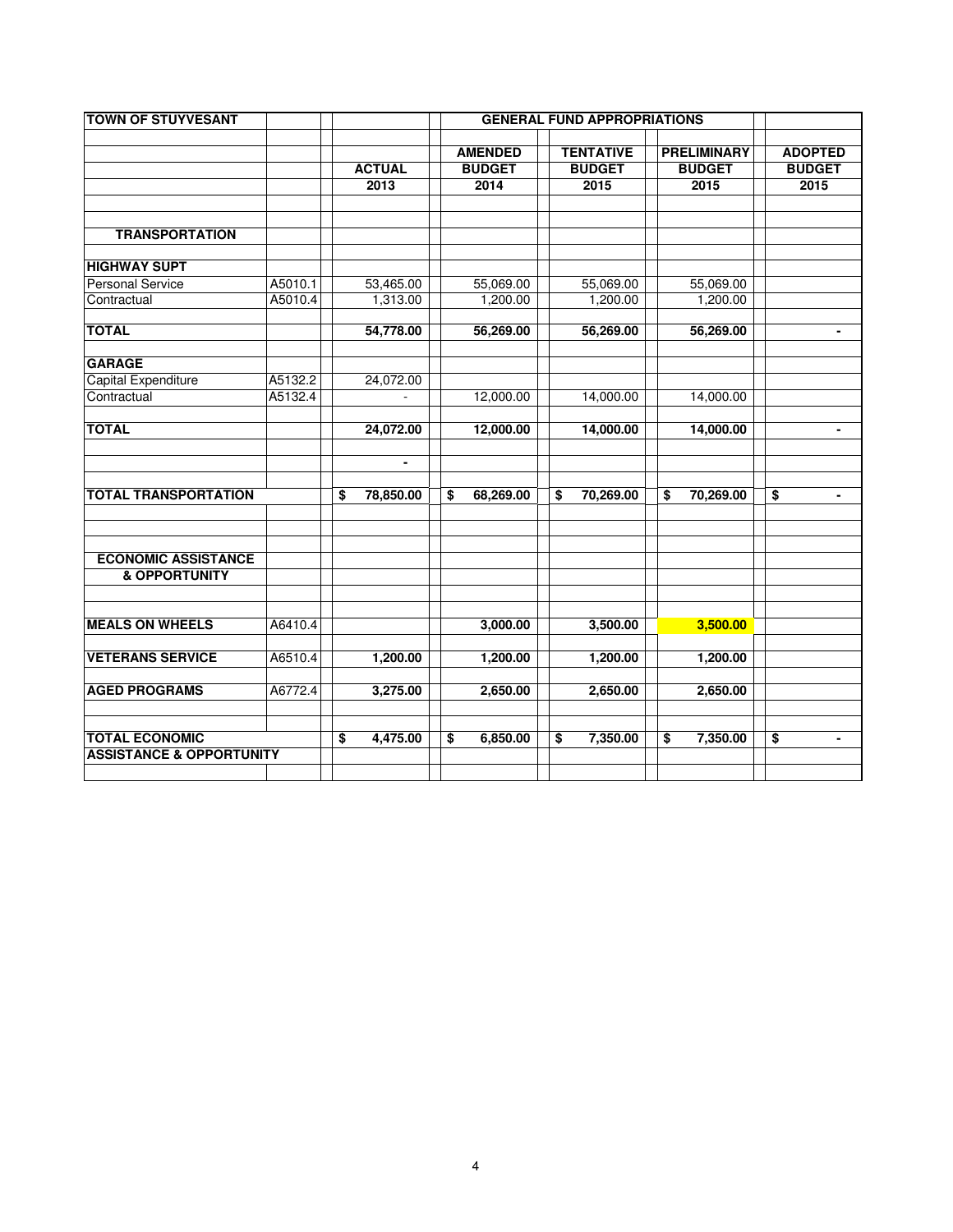| <b>TOWN OF STUYVESANT</b>                           |                      |                      |                 | <b>GENERAL FUND APPROPRIATIONS</b> |                    |                |
|-----------------------------------------------------|----------------------|----------------------|-----------------|------------------------------------|--------------------|----------------|
|                                                     |                      |                      | <b>AMENDED</b>  | <b>TENTATIVE</b>                   | <b>PRELIMINARY</b> | <b>ADOPTED</b> |
|                                                     |                      | <b>ACTUAL</b>        | <b>BUDGET</b>   | <b>BUDGET</b>                      | <b>BUDGET</b>      | <b>BUDGET</b>  |
|                                                     |                      |                      |                 |                                    |                    |                |
| <b>CULTURE &amp; RECREATION</b>                     |                      | 2013                 | 2014            | 2015                               | 2015               | 2015           |
| <b>PARKS</b>                                        |                      |                      |                 |                                    |                    |                |
| <b>Personal Service</b>                             | A7110.1              | 4,034.00             | 5,200.00        | 5,000.00                           | 5,000.00           |                |
| Contractual                                         | A7110.4              | 1,556.00             | 3,000.00        | 3,000.00                           | 3,000.00           |                |
|                                                     |                      |                      |                 |                                    |                    |                |
| <b>TOTAL PARKS</b>                                  |                      | 5,590.00             | 8,200.00        | 8,000.00                           | 8,000.00           |                |
|                                                     |                      |                      |                 |                                    |                    |                |
| YOUTH PROGRAMS                                      | A7310.4              | 3,325.00             | 5,000.00        | 4,000.00                           | 4,000.00           |                |
| <b>HISTORIAN</b>                                    | A7510.1              | 168.00               | 500.00          | 500.00                             | 500.00             |                |
|                                                     |                      |                      |                 |                                    |                    |                |
| <b>CELEBRATIONS</b>                                 | A7550.4              | 2,646.00             | 1,430.00        | 1,000.00                           | 1,000.00           |                |
| <b>TOTAL CULTURAL &amp; REC</b>                     |                      | \$<br>11,729.00      | \$<br>15,130.00 | \$<br>13,500.00                    | \$<br>13,500.00    | \$             |
|                                                     |                      |                      |                 |                                    |                    |                |
| <b>HOME &amp; COMM SERVICES</b>                     |                      |                      |                 |                                    |                    |                |
|                                                     |                      |                      |                 |                                    |                    |                |
| <b>ZONING</b>                                       |                      |                      |                 |                                    |                    |                |
| <b>Personal Service</b><br>Personal Service - Clerk | A8010.10<br>A8010.11 | 5,106.00<br>1,500.00 | 1,500.00        | 1.500.00                           | 1,500.00           |                |
| Personal Service - Board                            | A8010.12             | 3,100.00             | 3,100.00        | 3,100.00                           | 3,100.00           |                |
| Contractual                                         | A8010.4              | 9,259.00             | 2,000.00        | 1,500.00                           | 500.00             |                |
|                                                     |                      |                      |                 |                                    |                    |                |
| <b>TOTAL</b>                                        |                      | 18,965.00            | 6,600.00        | 6,100.00                           | 5,100.00           | $\blacksquare$ |
|                                                     |                      |                      |                 |                                    |                    |                |
| <b>PLANNING</b>                                     |                      |                      |                 |                                    |                    |                |
| Personal Service - Clerk                            | A8020.11             | 1,470.00             | 1,500.00        | 1,500.00                           | 1,500.00           |                |
| Personal Service - Board                            | A8020.12             |                      | 3,100.00        | 3,100.00                           | 3,100.00           |                |
| Contractual                                         | A8020.40             | 12,370.00            | 2,000.00        | 2,000.00                           | 2,000.00           |                |
|                                                     |                      |                      |                 |                                    |                    |                |
| <b>TOTAL</b>                                        |                      | 13,840.00            | 6,600.00        | 6,600.00                           | 6,600.00           |                |
| <b>REFUSE AND GARBAGE</b>                           |                      |                      |                 |                                    |                    |                |
| <b>Personal Service</b>                             | A8160.1              | 937.00               | 1,500.00        | 2,000.00                           | 2,000.00           |                |
| Contractual                                         | A8160.4              | 2,144.00             | 3,500.00        | 4,000.00                           | 4,000.00           |                |
| <b>TOTAL</b>                                        |                      | 3,081.00             | 5,000.00        | 6,000.00                           | 6,000.00           |                |
|                                                     |                      |                      |                 |                                    |                    |                |
| <b>CEMETERY</b><br><b>Personal Service</b>          |                      | 3,570.00             | 2,500.00        | 2,500.00                           | 2,500.00           |                |
| Contractual                                         |                      | 2,745.00             | 900.00          | 900.00                             | 900.00             |                |
|                                                     |                      |                      |                 |                                    |                    |                |
| <b>TOTAL</b>                                        |                      | 6,315.00             | 3,400.00        | 3,400.00                           | 3,400.00           | $\blacksquare$ |
| <b>TOTAL HOME AND</b>                               |                      |                      |                 |                                    |                    |                |
| <b>COMMUNITY SERVICES</b>                           |                      |                      |                 |                                    |                    |                |
|                                                     |                      | 42,201.00<br>\$      | 21,600.00<br>\$ | \$<br>22,100.00                    | \$<br>21,100.00    | \$             |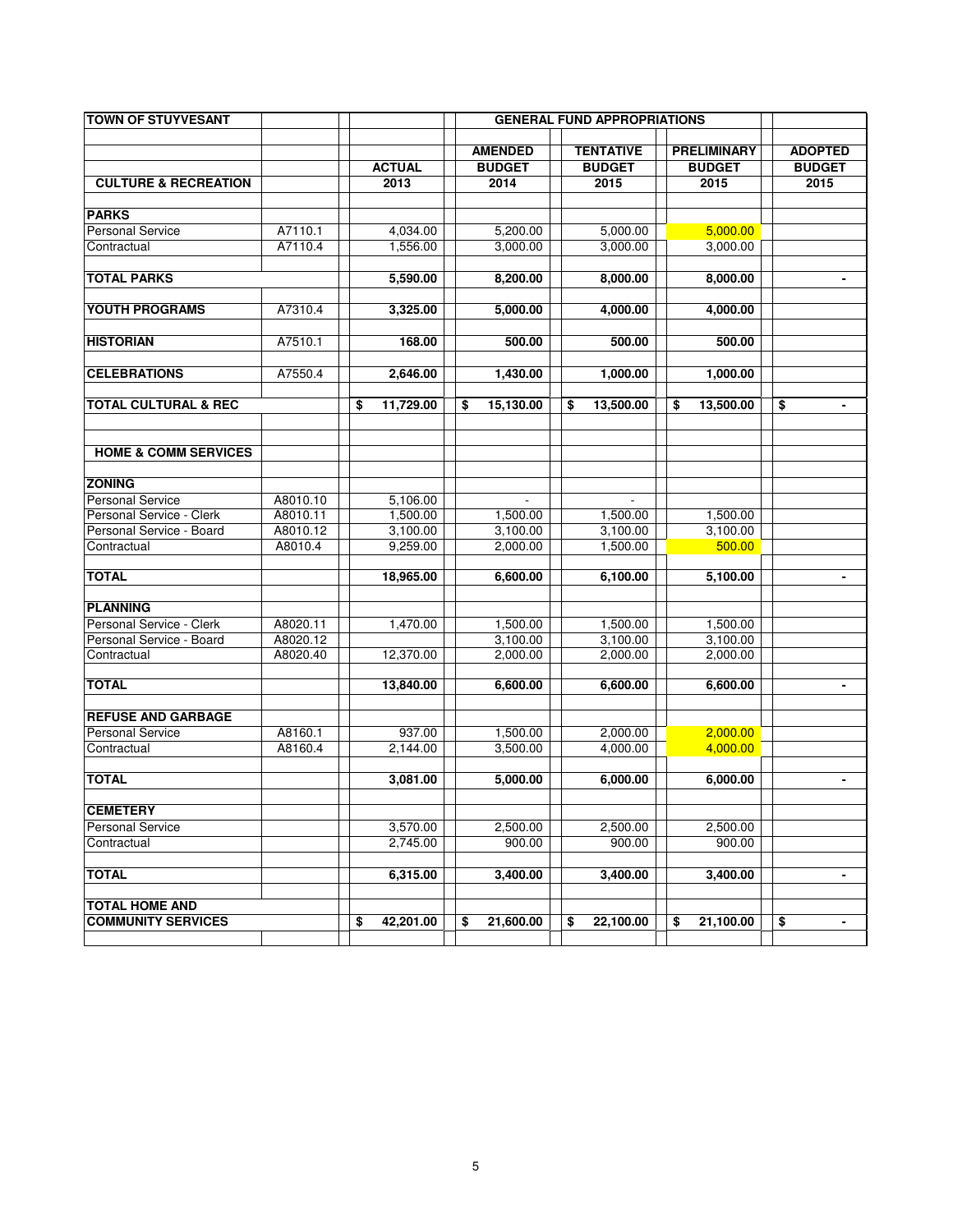| <b>TOWN OF STUYVESANT</b>   |         |                  | <b>GENERAL FUND APPROPRIATIONS</b> |    |                                   |    |                                     |    |                                 |
|-----------------------------|---------|------------------|------------------------------------|----|-----------------------------------|----|-------------------------------------|----|---------------------------------|
|                             |         | <b>ACTUAL</b>    | <b>AMENDED</b><br><b>BUDGET</b>    |    | <b>TENTATIVE</b><br><b>BUDGET</b> |    | <b>PRELIMINARY</b><br><b>BUDGET</b> |    | <b>ADOPTED</b><br><b>BUDGET</b> |
|                             |         | 2013             | 2014                               |    | 2015                              |    | 2015                                |    | 2015                            |
| <b>UNDISTRIBUTED</b>        |         |                  |                                    |    |                                   |    |                                     |    |                                 |
| Retirement                  | A9010.8 | 25,374.00        | 22,523.00                          |    | 20,000.00                         |    | 20,000.00                           |    |                                 |
| Social Security             | A9030.8 | 14,328.00        | 15,000.00                          |    | 15,000.00                         |    | 15,000.00                           |    |                                 |
| <b>Disability</b>           | A9050.8 | 100.00           | 125.00                             |    | 150.00                            |    | 150.00                              |    |                                 |
| Hospitalization             | A9060.8 | 12,442.00        | 14,000.00                          |    | 13,000.00                         |    | 11,000.00                           |    |                                 |
| <b>TOTAL UNDISTRIBUTED</b>  |         | \$<br>52,244.00  | \$<br>51,648.00                    | \$ | 48,150.00                         | \$ | 46,150.00                           | \$ | ٠                               |
| <b>DEBT SERVICES</b>        |         |                  |                                    |    |                                   |    |                                     |    |                                 |
| Bond - Principal            | A9710.6 | 39,089.00        | 40,532.00                          |    | 40,562.00                         |    | 42,030.00                           |    |                                 |
| Bond - Interest             | A9710.7 | 25,830.00        | 24,388.00                          |    | 24,388.00                         |    | 22,895.00                           |    |                                 |
| <b>BAN</b> - Interest       | A9730.7 |                  |                                    |    |                                   |    |                                     |    |                                 |
| <b>Total</b>                |         | \$<br>64,919.00  | \$<br>64,920.00                    | \$ | 64,950.00                         | \$ | 64,925.00                           | \$ | ٠                               |
| <b>TOTAL APPROPRIATIONS</b> |         | \$<br>435,652.00 | \$<br>452,199.00                   | \$ | 455,652.00                        | \$ | 456,627.00                          | \$ | -                               |
|                             |         |                  |                                    |    |                                   |    |                                     |    |                                 |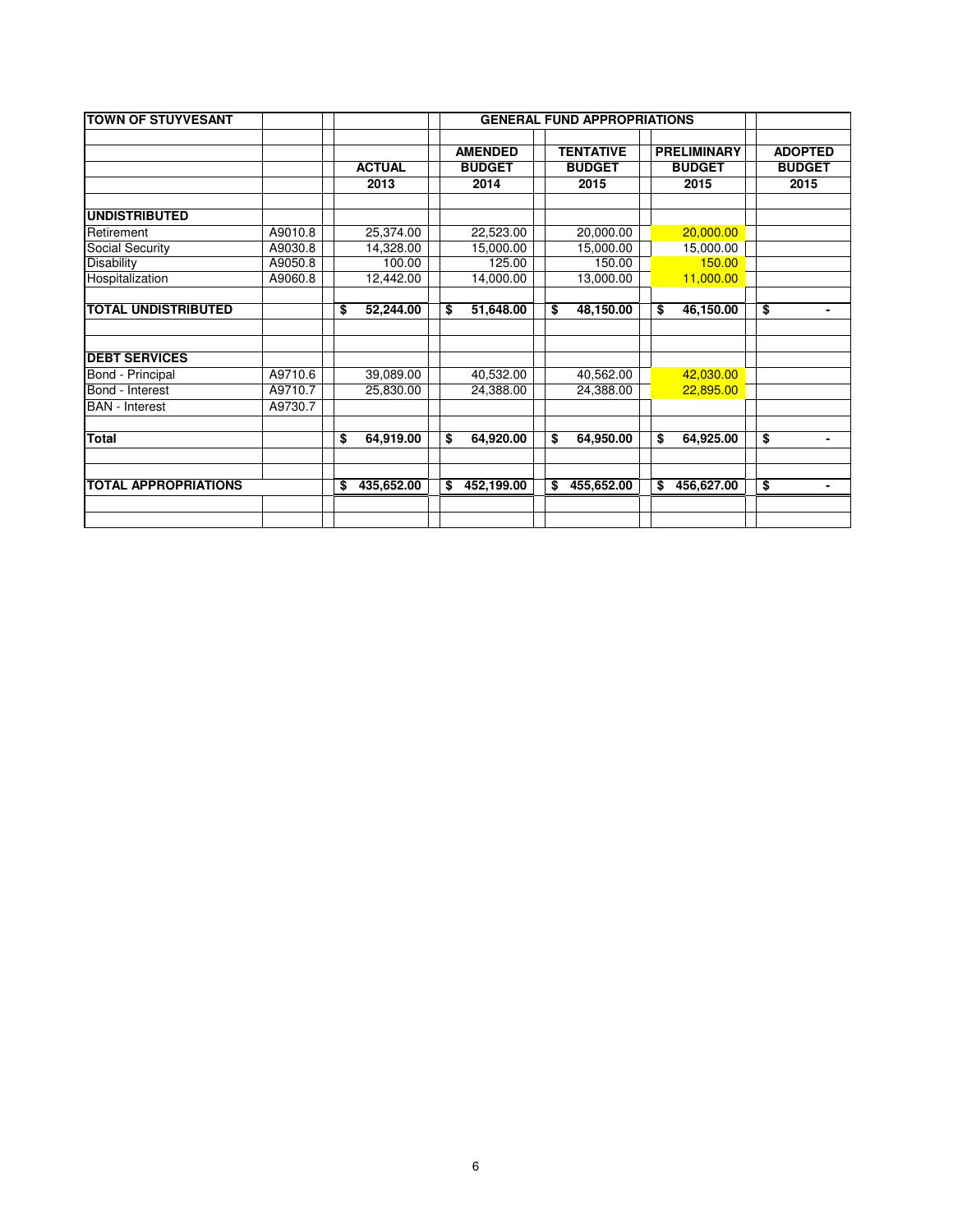| <b>TOWN OF STUYVESANT</b>       |       | <b>GENERAL FUND REVENUES &amp; FUND BALANCE</b> |                |                  |                    |                |  |  |  |  |  |
|---------------------------------|-------|-------------------------------------------------|----------------|------------------|--------------------|----------------|--|--|--|--|--|
|                                 |       |                                                 | <b>AMENDED</b> | <b>TENTATIVE</b> | <b>PRELIMINARY</b> | <b>ADOPTED</b> |  |  |  |  |  |
|                                 |       | <b>ACTUAL</b>                                   | <b>BUDGET</b>  | <b>BUDGET</b>    | <b>BUDGET</b>      | <b>BUDGET</b>  |  |  |  |  |  |
|                                 |       | 2013                                            | 2014           | 2015             | 2015               | 2015           |  |  |  |  |  |
| <b>REVENUES</b>                 |       |                                                 |                |                  |                    |                |  |  |  |  |  |
|                                 |       |                                                 |                |                  |                    |                |  |  |  |  |  |
| <b>Property Taxes</b>           | A1001 | 117,411.00                                      | 151,924.00     |                  |                    |                |  |  |  |  |  |
| Paid in Lieu of Taxes           | A1081 | 1,926.00                                        | 2,000.00       | 2.000.00         | 2.000.00           |                |  |  |  |  |  |
| Interest & Penalties            | A1090 | 4,947.00                                        | 3,200.00       | 3,000.00         | 3,000.00           |                |  |  |  |  |  |
| Sales Tax                       | A1120 | 189,375.00                                      | 160,000.00     | 160,000.00       | 165,000.00         |                |  |  |  |  |  |
| <b>Franchise Fees</b>           | A1170 | 11,147.00                                       | 15,800.00      | 15,800.00        | 15,800.00          |                |  |  |  |  |  |
| <b>DEPARTMENTAL</b>             |       |                                                 |                |                  |                    |                |  |  |  |  |  |
| <b>Clerk Fees</b>               | A1255 | 1,697.00                                        | 1,000.00       | 1,000.00         | 1,000.00           |                |  |  |  |  |  |
| <b>Cemetery Dividends</b>       | A2191 | 147.00                                          | 125.00         | 125.00           | 125.00             |                |  |  |  |  |  |
| <b>Zoning Fees</b>              | A2110 | 900.00                                          | 500.00         | 250.00           | 250.00             |                |  |  |  |  |  |
| <b>Planning Fees</b>            | A2115 | 615.00                                          | 500.00         | 250.00           | 250.00             |                |  |  |  |  |  |
| Local Municipal Aid             | A2389 | 11,889.00                                       | 11,500.00      | 11,000.00        | 11,000.00          |                |  |  |  |  |  |
| <b>USE OF MONEY</b>             |       |                                                 |                |                  |                    |                |  |  |  |  |  |
| Interest                        | A2401 | 158.00                                          | 1,000.00       | 1,000.00         | 1,000.00           |                |  |  |  |  |  |
| <b>Rent of Real Property</b>    | A2410 |                                                 |                |                  |                    |                |  |  |  |  |  |
| <b>LICENSES</b>                 |       |                                                 |                |                  |                    |                |  |  |  |  |  |
| Dog License                     | A2544 | 538.00                                          | 350.00         | 350.00           | 1,000.00           |                |  |  |  |  |  |
| <b>Building Permits</b>         | A2555 | 8,513.00                                        | 3,500.00       | 4,000.00         | 4,500.00           |                |  |  |  |  |  |
| Permits, other                  | A2590 |                                                 |                |                  |                    |                |  |  |  |  |  |
| <b>FINES</b>                    |       |                                                 |                |                  |                    |                |  |  |  |  |  |
| Fines & Forfeitures             | A2610 | 2,869.00                                        | 2,800.00       | 2,800.00         | 2,800.00           |                |  |  |  |  |  |
| Dog Cases                       | A2611 |                                                 |                |                  |                    |                |  |  |  |  |  |
| <b>SALES OF PROP</b>            |       |                                                 |                |                  |                    |                |  |  |  |  |  |
| Sale of Scrap                   | A2555 | 295.00                                          |                |                  |                    |                |  |  |  |  |  |
| Historian Sales & Grants        | A2655 |                                                 | 1,000.00       | 1,000.00         |                    |                |  |  |  |  |  |
| Sales of Equipment              | A2665 |                                                 |                |                  |                    |                |  |  |  |  |  |
| <b>MISCELLANEOUS</b>            |       |                                                 |                |                  |                    |                |  |  |  |  |  |
| <b>Insurance Recovery</b>       | A2680 |                                                 |                |                  |                    |                |  |  |  |  |  |
| Refunds                         | A2701 | 211.00                                          |                |                  |                    |                |  |  |  |  |  |
| <b>Gifts &amp; Donations</b>    | A2705 | 2,152.00                                        | 2,000.00       | 2,000.00         | 2,000.00           |                |  |  |  |  |  |
| <b>Miscellaneous</b>            | A2770 | 844.00                                          |                |                  |                    |                |  |  |  |  |  |
| <b>STATE AID</b>                |       |                                                 |                |                  |                    |                |  |  |  |  |  |
| Per Capita                      | A3001 | 15,207.00                                       | 15,000.00      | 15,000.00        | 15,000.00          |                |  |  |  |  |  |
| Mortgage Tax                    | A3005 | 42,029.00                                       | 30,000.00      | 30,000.00        | 30,000.00          |                |  |  |  |  |  |
| Youth                           | A3820 | 488.00                                          |                |                  |                    |                |  |  |  |  |  |
| Other                           | A3989 | 1,683.00                                        |                |                  |                    |                |  |  |  |  |  |
|                                 |       |                                                 |                |                  |                    |                |  |  |  |  |  |
| <b>TOTAL REVENUE</b>            |       | 415,041.00                                      | 402,199.00     | 249,575.00       | 254,725.00         |                |  |  |  |  |  |
| <b>UNEXPENDED BALANCE</b>       |       |                                                 | 50,000.00      | 50,000.00        | 50,000.00          |                |  |  |  |  |  |
|                                 |       |                                                 |                |                  |                    |                |  |  |  |  |  |
|                                 |       |                                                 |                |                  |                    |                |  |  |  |  |  |
| <b>TOTAL REV &amp; FUND BAL</b> |       | 415,041.00                                      | 452,199.00     | 299,575.00       | 304,725.00         | $\blacksquare$ |  |  |  |  |  |
|                                 |       |                                                 |                |                  |                    |                |  |  |  |  |  |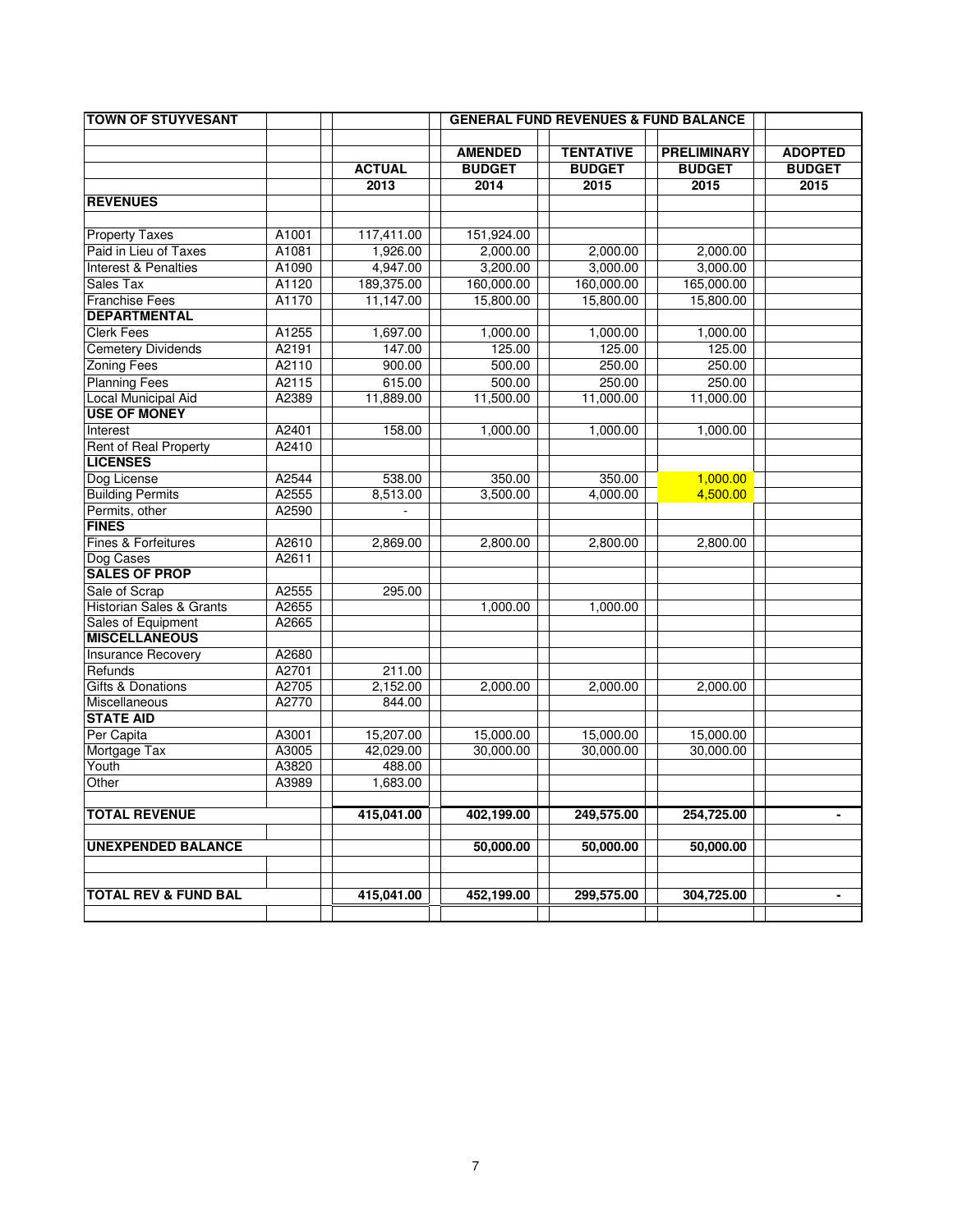| <b>TOWN OF STUYVESANT</b>   |          |                  |                  | <b>HIGHWAY FUND APPROPRIATIONS</b> |                    |                      |
|-----------------------------|----------|------------------|------------------|------------------------------------|--------------------|----------------------|
|                             |          |                  | <b>AMENDED</b>   | <b>TENTATIVE</b>                   | <b>PRELIMINARY</b> | <b>ADOPTED</b>       |
|                             |          | <b>ACTUAL</b>    | <b>BUDGET</b>    | <b>BUDGET</b>                      | <b>BUDGET</b>      | <b>BUDGET</b>        |
| <b>APPROPRIATIONS</b>       |          | 2013             | 2014             | 2015                               | 2015               | 2015                 |
| <b>GENERAL REPAIRS</b>      |          |                  |                  |                                    |                    |                      |
| <b>Personal Service</b>     | DA5110.1 | 98,086.00        | 114,900.00       | 114,900.00                         | 117,000.00         |                      |
| Contractual                 | DA5110.4 | 99,114.00        | 150,000.00       | 150,000.00                         | 150,000.00         |                      |
| <b>TOTAL</b>                |          | 197,200.00       | 264,900.00       | 264,900.00                         | 267,000.00         |                      |
| <b>IMPROVEMENTS</b>         |          |                  |                  |                                    |                    |                      |
| Chips                       | DA5112.2 | 73,111.00        | 66,211.00        |                                    |                    |                      |
| Other                       | DA5112.4 |                  | 7,000.00         | 7,000.00                           | 7,000.00           |                      |
| <b>TOTAL</b>                |          | 73,111.00        | 73,211.00        | 7,000.00                           | 7,000.00           |                      |
| <b>MACHINERY</b>            |          |                  |                  |                                    |                    |                      |
| Equipment                   | DA5130.2 | 1,625.00         |                  |                                    |                    |                      |
| Contracutal                 | DA5130.4 | 22,089.00        | 28,000.00        | 28,000.00                          | 28,000.00          |                      |
| <b>TOTAL</b>                |          | 23,714.00        | 28,000.00        | 28,000.00                          | 28,000.00          | $\blacksquare$       |
| <b>SNOW REMOVAL</b>         |          |                  |                  |                                    |                    |                      |
| <b>Personal Service</b>     | DA5142.1 | 6,228.00         | 12,600.00        | 12,600.00                          | 12,600.00          |                      |
| Contracutal                 | DA5142.4 | 9,281.00         | 20,000.00        | 25,000.00                          | 25,000.00          |                      |
| <b>TOTAL</b>                |          | 15,509.00        | 32,600.00        | 37,600.00                          | 37,600.00          | $\blacksquare$       |
| <b>EMPLOYEE BENEFITS</b>    |          |                  |                  |                                    |                    |                      |
| Retirement                  | DA9010.8 | 26,410.00        | 26,443.00        | 24,000.00                          | 24,000.00          |                      |
| <b>Social Security</b>      | DA9030.8 | 8,032.00         | 9,000.00         | 9,000.00                           | 9,000.00           |                      |
| <b>Disablitiy</b>           | DA9055.8 | 97.00            | 125.00           | 150.00                             | 150.00             |                      |
| Hospitalization             | DA9060.8 | 41,839.00        | 42,000.00        | 42,000.00                          | 40,000.00          |                      |
| <b>Uniforms</b>             | DA9089.8 | 1,602.00         |                  |                                    |                    |                      |
| <b>TOTAL</b>                |          | 77,980.00        | 77,568.00        | 75,150.00                          | 73,150.00          | $\blacksquare$       |
| <b>TOTAL APPROPRIATIONS</b> |          | 387,514.00<br>\$ | 476,279.00<br>\$ | 412,650.00<br>\$                   | 412,750.00<br>\$   | \$<br>$\blacksquare$ |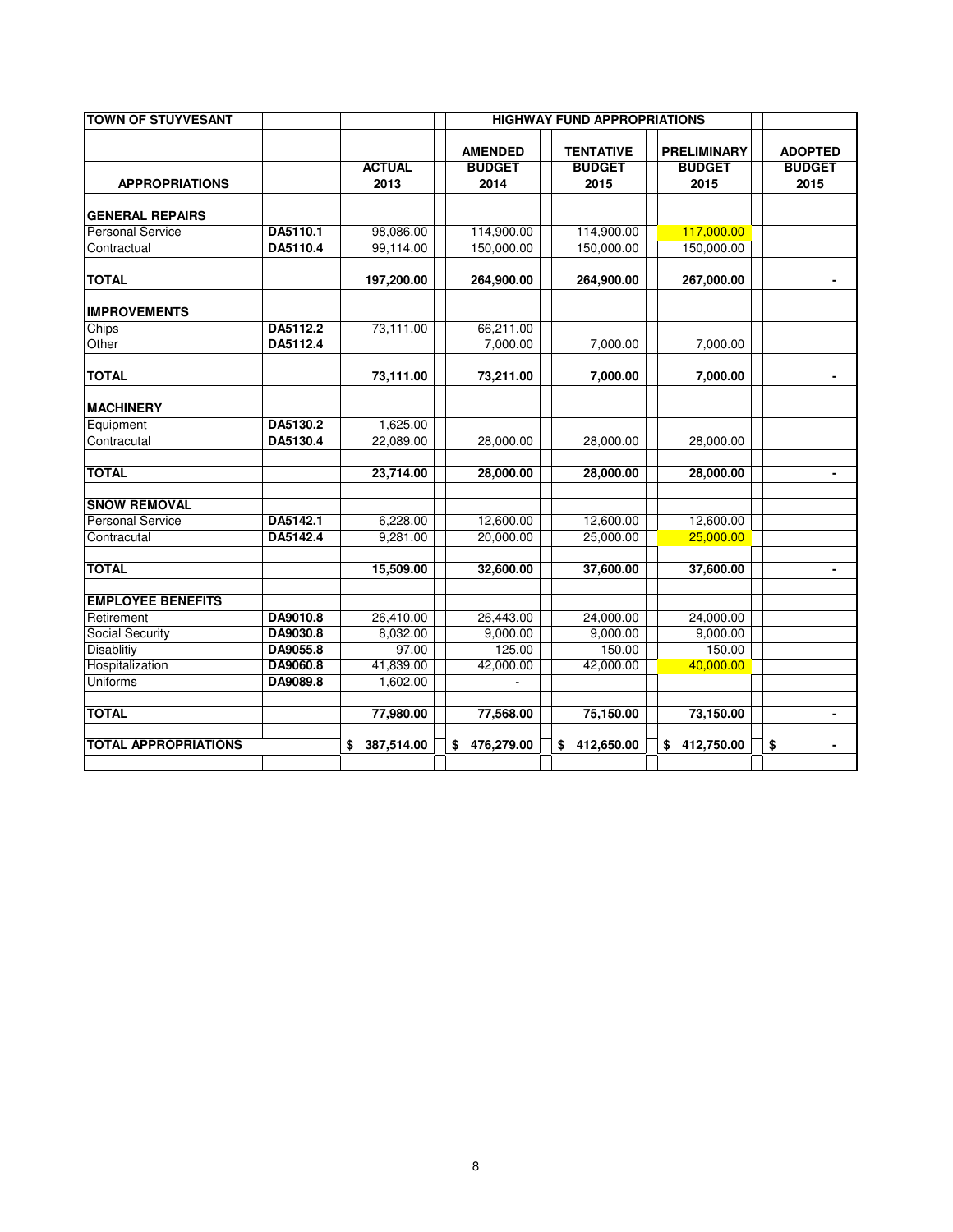| <b>TOWN OF STUYVESANT</b>       |               |                  | <b>HIGHWAY FUND APPROPRIATIONS</b> |                                                 |                    |                      |
|---------------------------------|---------------|------------------|------------------------------------|-------------------------------------------------|--------------------|----------------------|
|                                 |               |                  |                                    |                                                 |                    |                      |
|                                 |               |                  | <b>AMENDED</b>                     | <b>TENTATIVE</b>                                | <b>PRELIMINARY</b> | <b>ADOPTED</b>       |
|                                 |               | <b>ACTUAL</b>    | <b>BUDGET</b>                      | <b>BUDGET</b>                                   | <b>BUDGET</b>      | <b>BUDGET</b>        |
| <b>APPROPRIATIONS</b>           |               | 2013             | 2014                               | 2015                                            | 2015               | 2015                 |
| <b>DEPT SERVICE</b>             |               |                  |                                    |                                                 |                    |                      |
| <b>Bond</b> - Principal         | DA9720.6      |                  |                                    |                                                 |                    |                      |
| Bond - Interest                 | DA9720.7      |                  |                                    |                                                 |                    |                      |
| <b>TOTAL</b>                    |               |                  |                                    |                                                 | $\blacksquare$     | $\blacksquare$       |
| <b>INTER TRANSFERS</b>          |               |                  |                                    |                                                 |                    |                      |
| <b>Capital Project</b>          | DA9050.9      | $\blacksquare$   | $\blacksquare$                     | $\blacksquare$                                  | $\blacksquare$     | $\blacksquare$       |
|                                 |               |                  |                                    |                                                 |                    |                      |
| <b>TOTAL APPROPRIATIONS</b>     |               | 387,514.00<br>\$ | 476,279.00<br>\$                   | 412,650.00<br>\$                                | 412,750.00<br>\$   | \$<br>$\blacksquare$ |
|                                 |               |                  |                                    |                                                 |                    |                      |
|                                 |               |                  |                                    | <b>HIGHWAY FUND REVENUES &amp; FUND BALANCE</b> |                    |                      |
| <b>REVENUES</b>                 |               |                  |                                    |                                                 |                    |                      |
| <b>Property Taxes</b>           | <b>DA1001</b> | 280,245.00       | 244,698.00                         |                                                 |                    |                      |
| Sales Tax                       | <b>DA1120</b> | 135,000.00       | 135,000.00                         | 135,000.00                                      | 135,000.00         |                      |
| Service other Govt              | DA2300        | 6,907.00         | 10,000.00                          | 10,000.00                                       | 10,000.00          |                      |
| Interest                        | DA2401        | 125.00           | 370.00                             | 370.00                                          | 125.00             |                      |
| <b>Equipment Rental</b>         | DA2410        |                  |                                    |                                                 |                    |                      |
| <b>Minor Sales</b>              | <b>DA2655</b> | 1,597.00         |                                    |                                                 |                    |                      |
| Sale of Equpment                | DA2655        | 3,355.00         |                                    |                                                 |                    |                      |
| <b>Insurance Recovery</b>       | <b>DA2680</b> | 723.00           |                                    |                                                 |                    |                      |
| Refund Prior Year Expense       | <b>DA2701</b> |                  |                                    |                                                 |                    |                      |
| S/A - Chips                     | DA3501        | 66,111.00        | 66,211.00                          |                                                 |                    |                      |
| S/A - Sema                      | <b>DA3960</b> |                  |                                    |                                                 |                    |                      |
| $F/A - Fema$                    | <b>DA4960</b> |                  |                                    |                                                 |                    |                      |
| <b>Transfers</b>                | DA5031        |                  |                                    |                                                 |                    |                      |
| <b>TOTAL REVENUE</b>            |               | 494,063.00<br>\$ | 456,279.00<br>\$                   | \$<br>145,370.00                                | \$145,125.00       | \$<br>$\blacksquare$ |
|                                 |               |                  |                                    |                                                 |                    |                      |
| <b>UNEXPENDED BALANCE</b>       |               |                  | 20,000.00                          | 20,000.00                                       | 20,000.00          |                      |
|                                 |               |                  |                                    |                                                 |                    |                      |
| <b>TOTAL REV &amp; FUND BAL</b> |               | 494,063.00<br>\$ | \$<br>476,279.00                   | \$<br>165,370.00                                | 165,125.00<br>\$   | \$<br>$\blacksquare$ |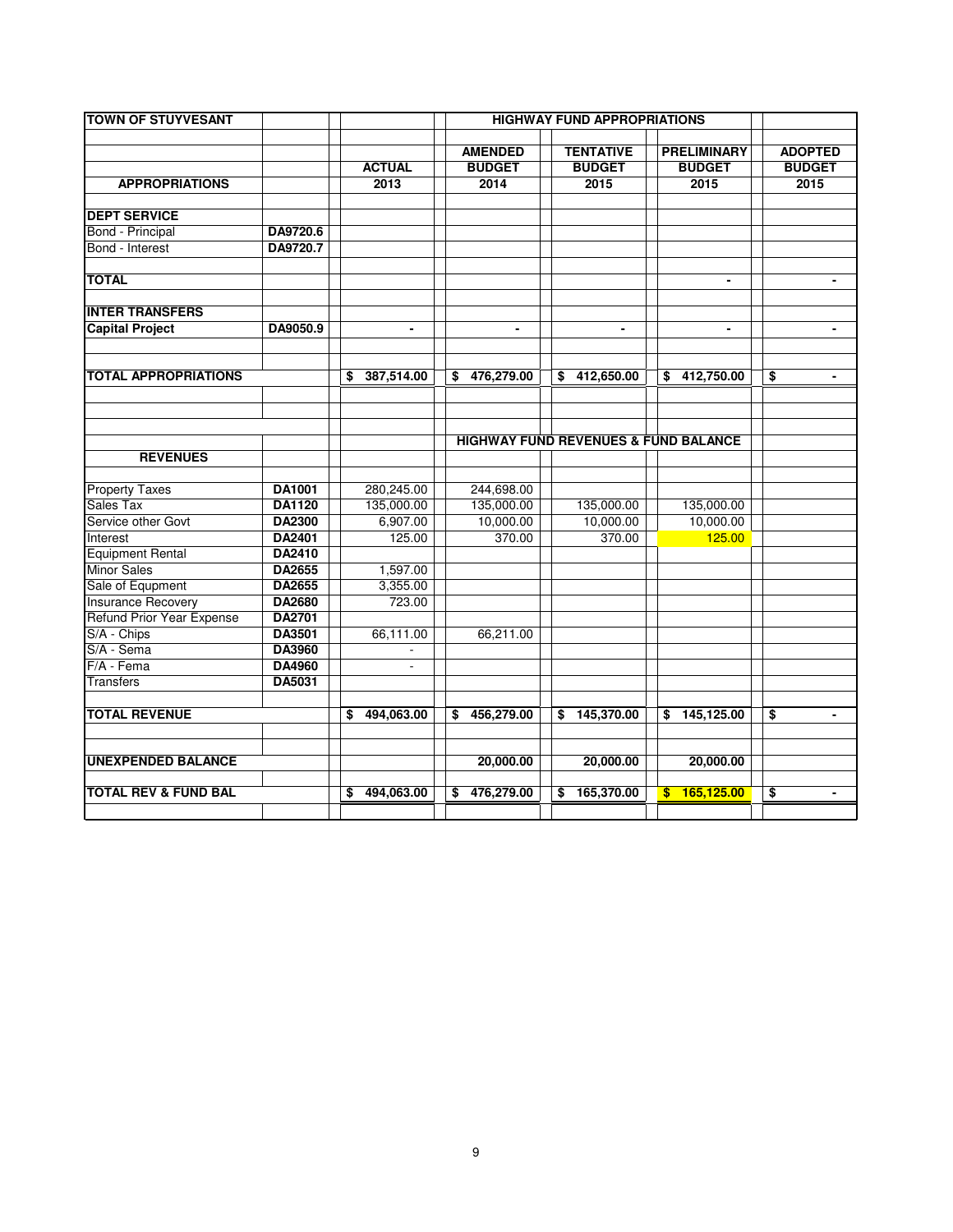| <b>TOWN OF STUYVESANT</b> |               | <b>STUYVESANT LIGHTING DISTRICT</b> |               |    |                |  |                                              |  |                      |                      |  |
|---------------------------|---------------|-------------------------------------|---------------|----|----------------|--|----------------------------------------------|--|----------------------|----------------------|--|
|                           |               |                                     |               |    | <b>AMENDED</b> |  | <b>TENTATIVE</b>                             |  | <b>PRELIMINARY</b>   | <b>ADOPTED</b>       |  |
|                           |               |                                     | <b>ACTUAL</b> |    | <b>BUDGET</b>  |  | <b>BUDGET</b>                                |  | <b>BUDGET</b>        | <b>BUDGET</b>        |  |
| <b>APPROPRIATIONS</b>     |               |                                     | 2013          |    | 2014           |  | 2015                                         |  | 2015                 | 2015                 |  |
|                           |               |                                     |               |    |                |  |                                              |  |                      |                      |  |
| <b>LIGHTING DISTRICT</b>  |               |                                     |               |    |                |  |                                              |  |                      |                      |  |
| Contractual               | SL5182.4      | \$                                  | 8,262.00      | \$ | 9,000.00       |  | 9,000.00<br>\$                               |  |                      |                      |  |
|                           |               |                                     |               |    |                |  |                                              |  |                      |                      |  |
|                           |               |                                     |               |    |                |  |                                              |  |                      |                      |  |
| <b>REVENUES</b>           |               |                                     |               |    |                |  | <b>ESTIMATED REVENUES &amp; FUND BALANCE</b> |  |                      |                      |  |
|                           |               |                                     |               |    |                |  |                                              |  |                      |                      |  |
| <b>Property Taxes</b>     | <b>SL1001</b> |                                     | 9,250.00      |    | 8,000.00       |  | 8,000.00                                     |  |                      |                      |  |
| Interest                  | <b>SL2401</b> |                                     | 10.00         |    |                |  |                                              |  |                      |                      |  |
|                           |               |                                     |               |    |                |  |                                              |  |                      |                      |  |
| <b>TOTAL</b>              |               |                                     | 9,260.00      |    | 8,000.00       |  | 8,000.00                                     |  | $\blacksquare$       | $\blacksquare$       |  |
|                           |               |                                     |               |    |                |  |                                              |  |                      |                      |  |
| <b>UNEXPENDED BALANCE</b> |               |                                     |               |    | 1,000.00       |  | 1,000.00                                     |  |                      |                      |  |
| <b>TOTAL</b>              |               | \$                                  | 9,260.00      | \$ | 9,000.00       |  | \$<br>9,000.00                               |  | \$<br>$\blacksquare$ | \$<br>$\blacksquare$ |  |
|                           |               |                                     |               |    |                |  |                                              |  |                      |                      |  |
|                           |               |                                     |               |    |                |  |                                              |  |                      |                      |  |
|                           |               |                                     |               |    |                |  | STUYVESANT FALLS LIGHTING DISTRICT           |  |                      |                      |  |
|                           |               |                                     |               |    |                |  |                                              |  |                      |                      |  |
|                           |               |                                     |               |    | <b>AMENDED</b> |  | <b>TENTATIVE</b>                             |  | <b>PRELIMINARY</b>   | <b>ADOPTED</b>       |  |
|                           |               |                                     | <b>ACTUAL</b> |    | <b>BUDGET</b>  |  | <b>BUDGET</b>                                |  | <b>BUDGET</b>        | <b>BUDGET</b>        |  |
| <b>APPROPRIATIONS</b>     |               |                                     | 2013          |    | 2014           |  | 2015                                         |  | 2015                 | 2015                 |  |
|                           |               |                                     |               |    |                |  |                                              |  |                      |                      |  |
| <b>LIGHTING DISTRICT</b>  | SL5182.4      |                                     |               |    |                |  |                                              |  |                      |                      |  |
| Contractual               |               | \$                                  | 9,322.00      | \$ | 9,200.00       |  | \$<br>9,200.00                               |  |                      |                      |  |
|                           |               |                                     |               |    |                |  |                                              |  |                      |                      |  |
|                           |               |                                     |               |    |                |  | <b>ESTIMATED REVENUES &amp; FUND BALANCE</b> |  |                      |                      |  |
| <b>REVENUES</b>           |               |                                     |               |    |                |  |                                              |  |                      |                      |  |
|                           |               |                                     |               |    |                |  |                                              |  |                      |                      |  |
| <b>Property Taxes</b>     | <b>SL1001</b> |                                     | 9,500.00      |    | 8,700.00       |  | 8,700.00                                     |  |                      |                      |  |
| Interest                  | <b>SL2401</b> |                                     | 9.00          |    |                |  |                                              |  |                      |                      |  |
|                           |               |                                     |               |    |                |  |                                              |  |                      |                      |  |
| <b>TOTAL</b>              |               |                                     | 9,509.00      |    | 8,700.00       |  | 8,700.00                                     |  | $\blacksquare$       | $\blacksquare$       |  |
|                           |               |                                     |               |    |                |  |                                              |  |                      |                      |  |